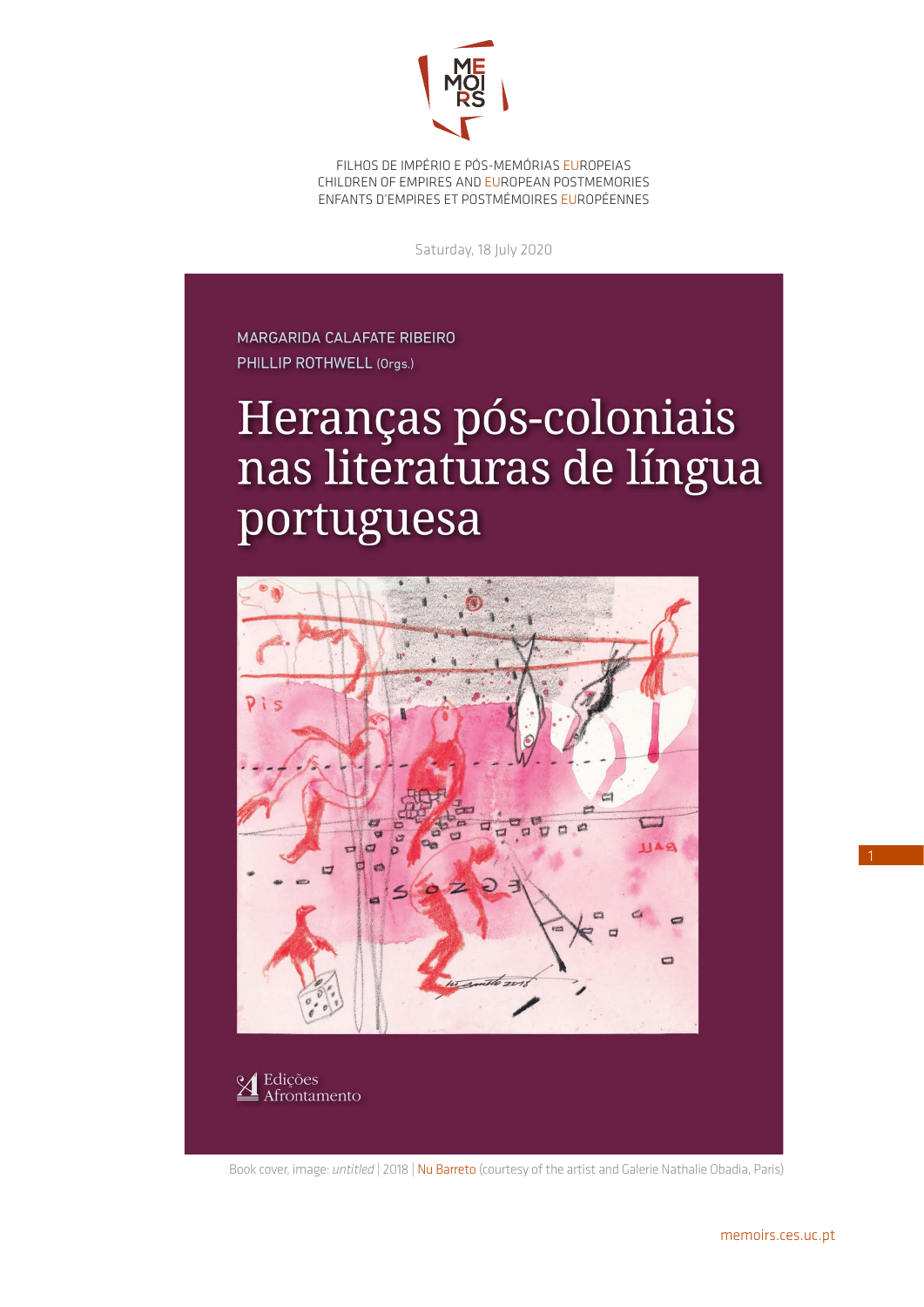

## AFRICAN LEGACIES IN PORTUGUESE: "WE HAVE ALWAYS LIVED IN A SPACE THAT IS BIGGER THAN US"

Felipe Cammaert

In his expressively titled 1984 essay, "From the fiction of empire to the empire of fiction" (1), Eduardo Lourenço wrote about Portuguese decolonization:

> We have to get used to the idea that we have always inhabited a space that is bigger than us, and which, for this very reason, lacks a subject. It is the element of truth in our imperial fiction. Let us come to terms, today, with the fiction of that truth. And let us adapt to this fiction at home and abroad. (Lourenço, p. 269)

In the essay, Eduardo Lourenço argues that in Portugal in the 1980s the perception of decolonization was dominated by a "de-dramatizating" of the colonial fact, under the cover of the Salazarist, imperialist notion of a "different colonization". Lourenço criticizes the argument (advanced at the time in an editorial in the newspaper *Expresso*) that a "Luso-African space" would persist after the overthrow of the Portuguese colonial empire. For Lourenço, it manifested a tendency to "treat the empire of fiction as a substitute for a lost historical reality" (Lourenço, p. 268).

In my opinion (and noting the historical context of Lourenço's essay), in terms of Portugal's relationship with its former African colonies the idea of "living in a space that is bigger than us" is echoed in the latest volume of the MEMOIRS Collection, *Heranças Pós-coloniais nas Literaturas de Língua Portuguesa*  [*Postcolonial Legacies in Literature in Portuguese*] (orgs. Margarida Calafate Ribeiro and Phillip Rothwell, Porto: Afrontamento, 2019).

The "empire of fiction" that Lourenço discusses has its contemporary manifestation in the concept of "Lusophone Africa". In the preface, the editors of *Heranças Pós-coloniais nas Literaturas de Língua Portuguesa* problematize this idea: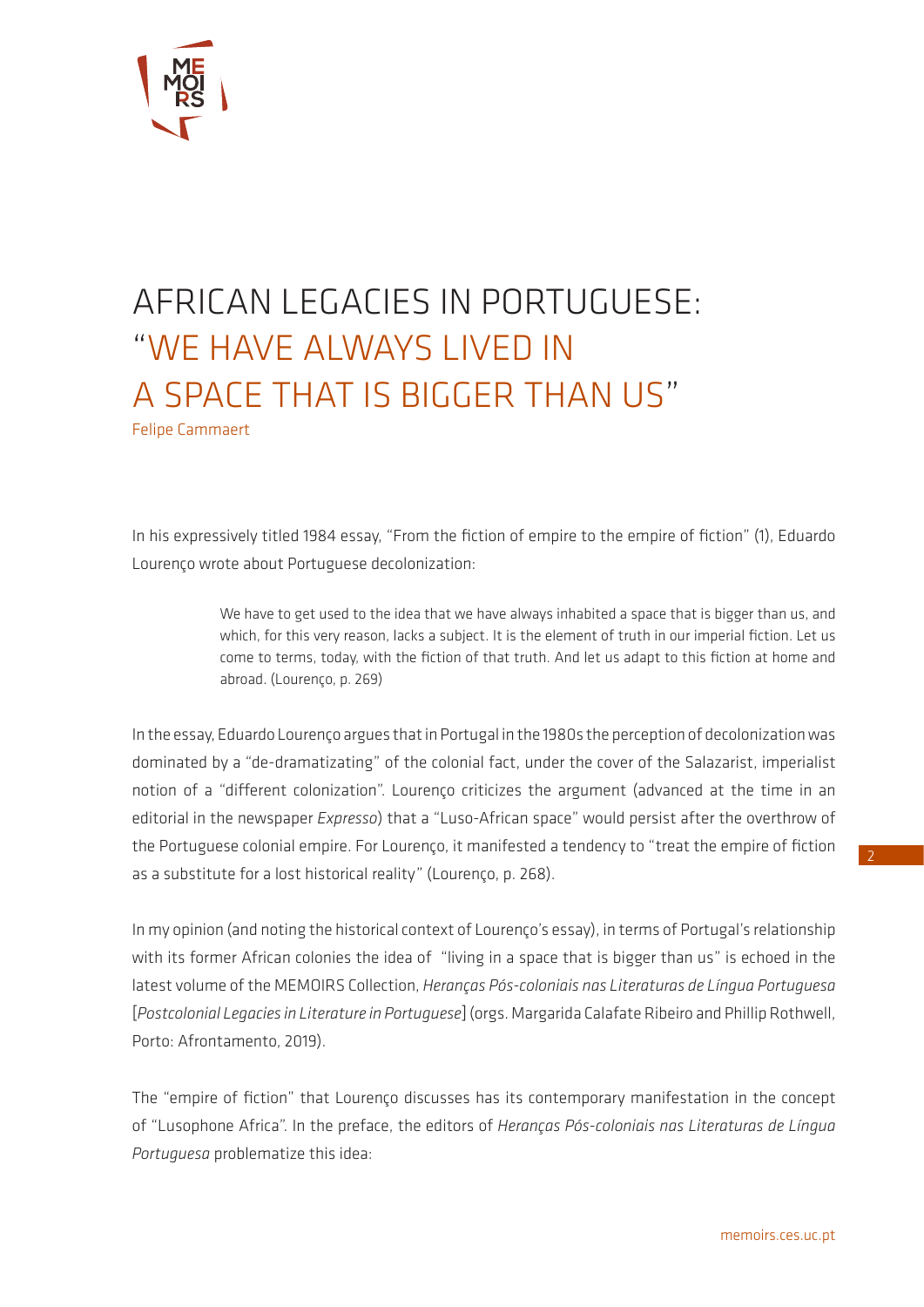

Lusophone Africa was and is an operative concept, no longer as a colonial claim or a post-colonial hangover, nor as a fixed and absolute territory that determines nationality, but as a post-national flow in which individual identities cannot be contained by straightforward or ideologically motivated determinations. Culturally speaking, Lusophone Africa can be seen as an aggregative term that in no way subsumes being Angolan, Mozambican, São Toméan, Guinean or Cape Verdean (Ribeiro and Rothwell, p. 14).

The 22 texts on Lusophone Africa in the MEMOIRS collection span the empire of fiction that Lourenço outlined in 1984. But of course, in this collection it is not a question of seeing "Lusophone Africa" in terms of the "Luso-African space" critiqued by Lourenço. On the contrary, the post-colonial approach taken in the collection (which, in broader terms is akin to that of the MEMOIRS project) can replace the fallacious and colonial fiction of the Portuguese empire.

It is no coincidence that *Heranças Pós-coloniais nas Literaturas de Língua Portuguesa* is structured around three essentially spatial sections. In "Maps" (Part I), there are six panoramic essays on the literatures of São Tomé, Mozambique, Angola, Cape Verde and Guinea-Bissau. "Cutouts" (Part II) contains eight thematic approaches by authors from these countries, while "Transits" (Part III) point to the extended space of Portuguese-language literatures beyond Africa today, and in the diasporas. The volume presents a diverse range of authors both in terms of origin (Africans, Europeans, Latin Americans) and in terms of the generations and specialties from which they come. The collection presents a plural Lusophone space. The cover of the book, too, by the Guinean artist Nu Barreto, points to the cosmopolitan character of African artistic expressions in the current moment. However, more than highlighting individual contributions, I want to emphasize the organic quality of the volume in the transnational context of African literatures in Portuguese.

The texts that make up the fourth volume of the MEMOIRS collection respond to a need to ensure that the concept of "Lusophone Africa" that unites them can be read with a "flexible multiplicity" (p.15) that responds to the artistic production of Portuguese-speaking African countries today. The MEMOIRS project is dedicated to representations of post-memories of European colonialism in Europe. The project could not, however, fail to consider that other space, the African, which is both the real and metaphorical origin of many of the memories transferred between post-imperial generations and contemporary European society.